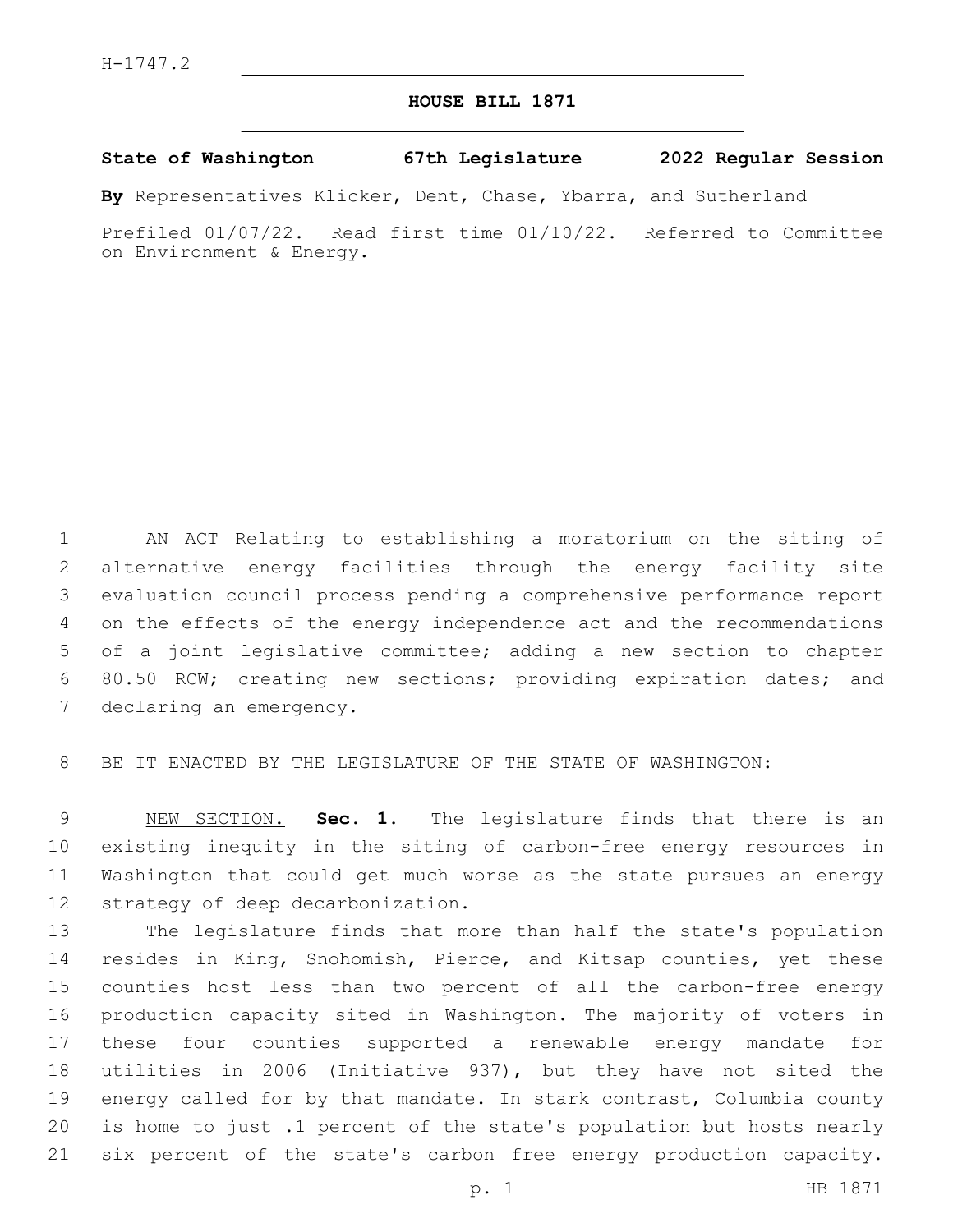Similarly, Walla Walla, Franklin, and Benton county, collectively, are home to approximately 12 percent of the state's carbon free energy production capacity. Voters in these eastern Washington counties opposed the renewable energy mandate but have carbon-free energy production facilities. The legislature recognizes the local sentiment that these facilities have not brought the promised "green jobs," meaningful tax revenue, or local environmental benefits in so 8 far as these local communities were already served with clean, 9 affordable hydroelectric energy.

 The legislature intends to investigate possible solutions to this inequity with a goal of building a broader consensus and unity among 12 counties on the impact of the state energy strategy. The viewshed, wildlife, and land use patterns in specific counties of the state are being permanently impacted to deliver carbon-free energy benefits to the most populous counties of the state. The legislature recognizes that the burden of siting large carbon-free energy projects has been deeply inequitable and, in many cases, sharply divisive for neighbors and communities and not in keeping with locally developed visions for 19 growth and economic development.

 Therefore, the legislature intends to impose a short-term moratorium on alternative energy facility siting approvals that bypass the local siting process. During the moratorium, the legislature intends for a joint legislative task force to convene and examine the equity between carbon-free energy producing counties and the counties of highest energy consumption, both at baseline present conditions and as it is likely to unfold under the state's deep 27 decarbonization energy strategy.

 The equity review that the task force engages in should recognize the full value to the state and its economic development of the many decades of carbon-free, affordable energy provided by the counties that have sited hydroelectric energy and the transmission capacity that brings it to Washington's most populous counties.

 The legislature intends for the task force to study how the state's deep decarbonization energy strategy will impact the environment, viewsheds, employment, and tax base of various counties as new transmission lines and energy facilities are sited to meet our 37 state statutory goals.

 The legislature intends for the task force to examine whether mitigation payments, viewshed impairment payments, or supplemental economic development assistance to producer counties would improve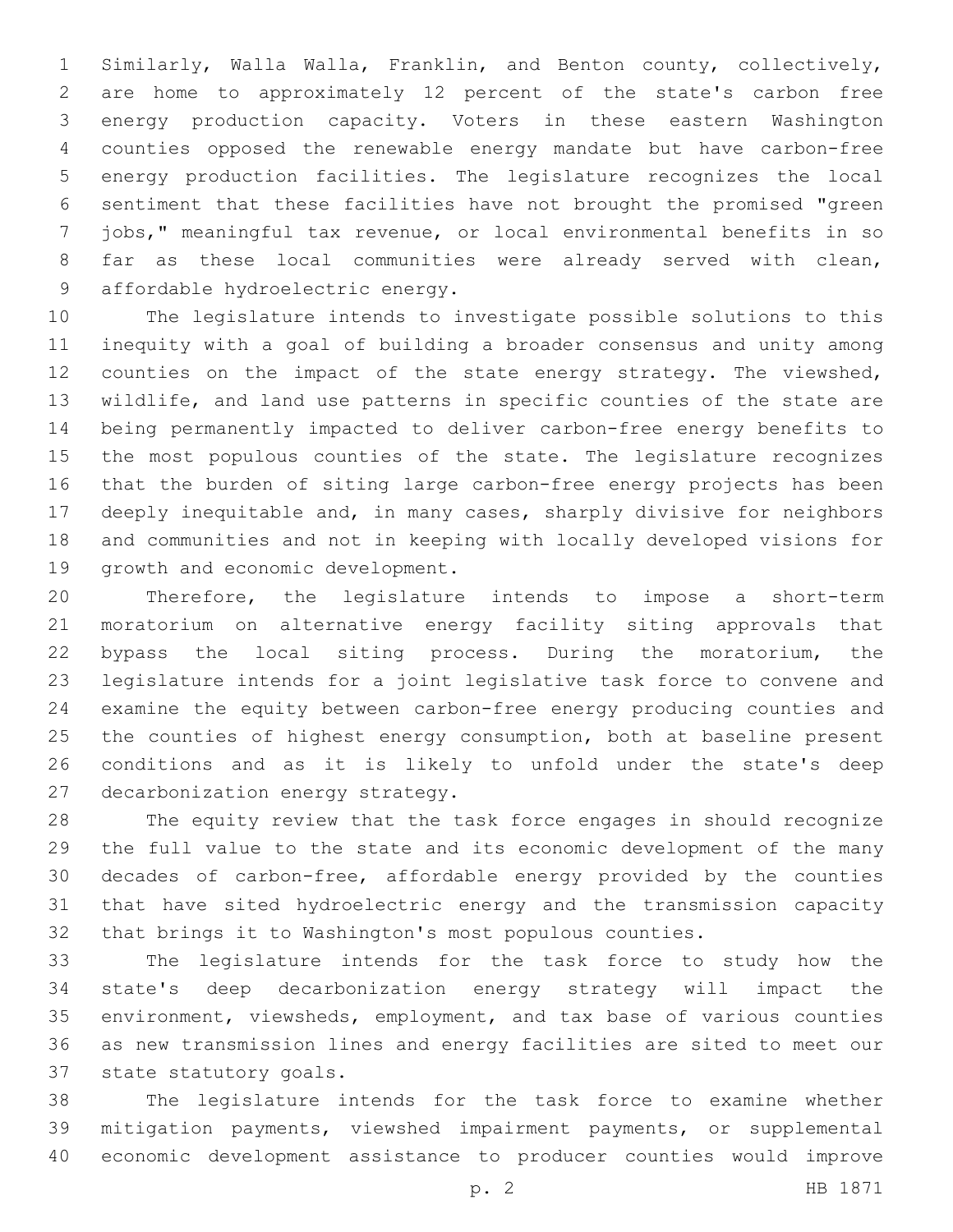equity and environmental justice by compensating appropriately for the imbalance in local impacts between producer counties and consumer counties that has existed and may worsen with the state energy 4 strategy if not addressed.

 NEW SECTION. **Sec. 2.** A new section is added to chapter 80.50 6 RCW to read as follows:

 The council is temporarily prohibited from submitting recommendations to the governor under RCW 80.50.100, and the governor is prohibited from taking action on any pending recommendations under 10 RCW 80.50.100 related to proposed alternative energy facilities, until the notices in the Washington State Register have been published as required under sections 3 and 4 of this act.

 NEW SECTION. **Sec. 3.** (1) The definitions in this subsection apply throughout this section unless the context clearly indicates otherwise.

 (a) "Alternative energy" means energy derived from an alternative 17 energy resource identified in RCW 80.50.020(1).

(b) "Department" means the department of commerce.

(c) "Energy independence act" means chapter 19.285 RCW.

 (d) "Renewable energy resource" means an eligible renewable 21 resource specified in RCW 19.285.030.

 (2) By December 1, 2022, in consultation with the utility technical advisory group established in subsection (3) of this section, the department must submit a report on alternative energy siting inequity to the joint select committee created in section 4 of this act and the appropriate policy and fiscal committees of the legislature. The department must also publish notification of the completion of this report in the Washington State Register by December 1, 2022. The report must include the following components:

 (a) An assessment of the beneficial impact of the energy independence act on Washington's fuel mix. This must include:

 (i) An assessment, as of 2020, of the percentage of Washington's electric fuel mix that derives from the renewable energy resources 34 promised and promoted by the energy independence act; and

 (ii) The calculation of the cumulative expenditures between 2006 and 2020 by each electric utility subject to the provisions of chapter 19.285 RCW on compliance costs related to the energy independence act, with cumulative expenditures by each utility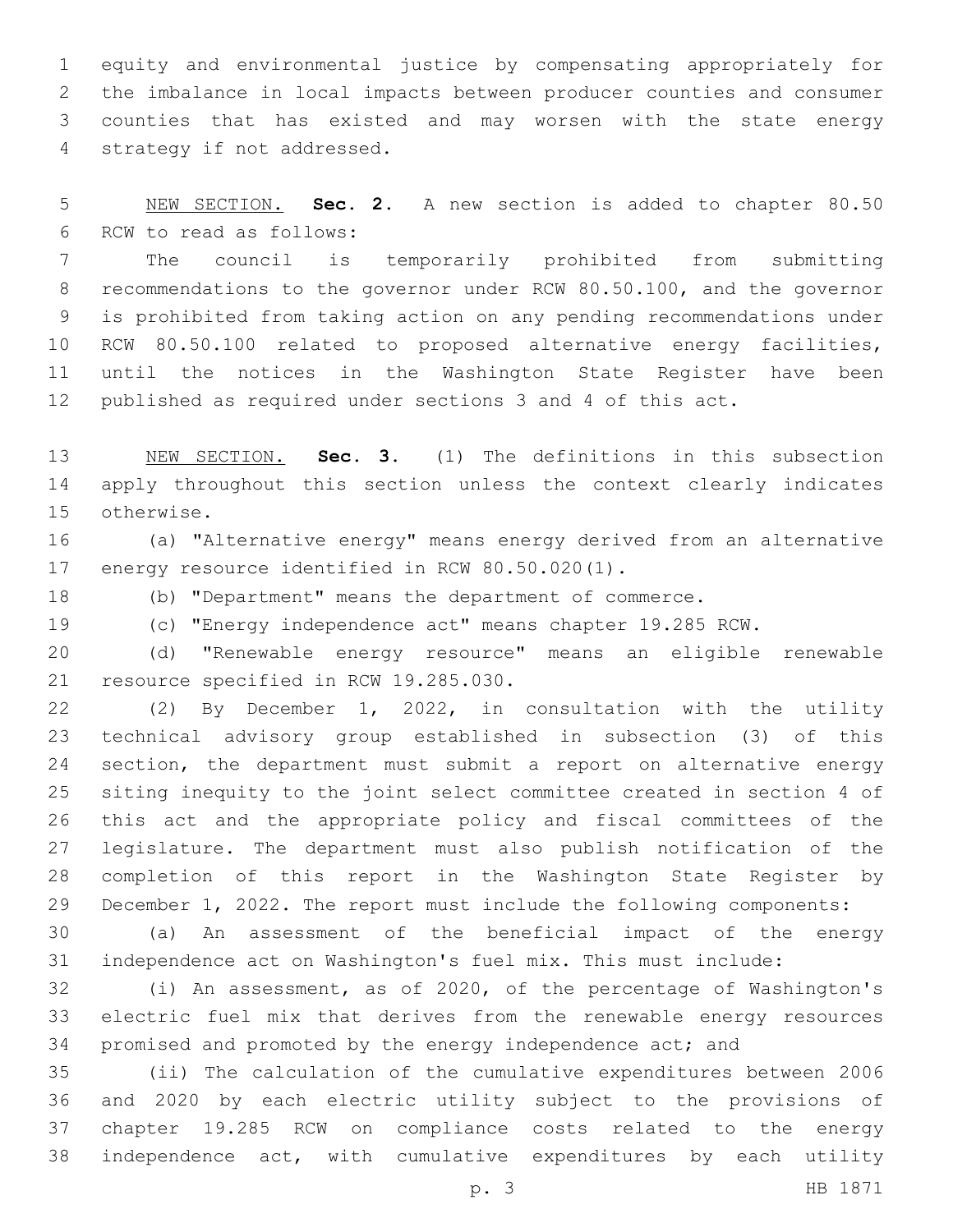specific to each of the following categories of expenditure caused by 2 compliance obligations under chapter 19.285 RCW:

3 (A) The use of renewable energy resources;

(B) The purchase of renewable energy credits; and

 (C) The requirement to spend four percent of retail revenues on 6 renewable resources;

 (b) An assessment of the capital expenditures in each county in Washington on renewable resources in each year between 2006 and 2020;

 (c)(i) An assessment of the impacts on the state and local tax revenue collections and the property tax base in each county in each year between 2006 and 2020 associated with the expenditures specified 12 in (b) of this subsection;

 (ii) An assessment of the impacts on sources of revenues dedicated to local school districts, including impacts, if any, on state local effort assistance funding, for each year between 2006 and 2020 associated with the expenditures specified in (b) of this 17 subsection;

 (d) An identification of the number and type of jobs created in each county in Washington as a result of the implementation of chapter 19.285 RCW between 2006 and 2020. Each of the jobs counted under this subsection must be categorized as belonging to at least 22 one of the following categories:

(i) Short-term construction jobs;23

(ii) Long-term jobs that outlast facility construction;

 (iii) Regulatory or compliance jobs created at state agencies, 26 electric utilities, or local governments; and

 (iv) Jobs related to the production or marketing of electricity 28 from a new renewable energy resource;

 (e) A calculation of the cumulative incremental cost to each electric utility, and in aggregate for all electric utilities in Washington, above the least cost wholesale energy resource, between 2006 and 2020, of utility compliance with the targets established in 33 RCW 19.285.040(2);

 (f) A calculation of the incremental cost of renewable resources eligible under chapter 19.285 RCW, including wind and solar, relative to other nongreenhouse gas emitting energy resources, such as electricity derived from nuclear or hydroelectric facilities. This incremental cost calculation must be measured based on the average wholesale market price of electricity from nongreenhouse gas emitting 40 energy resources between 2006 and 2020; and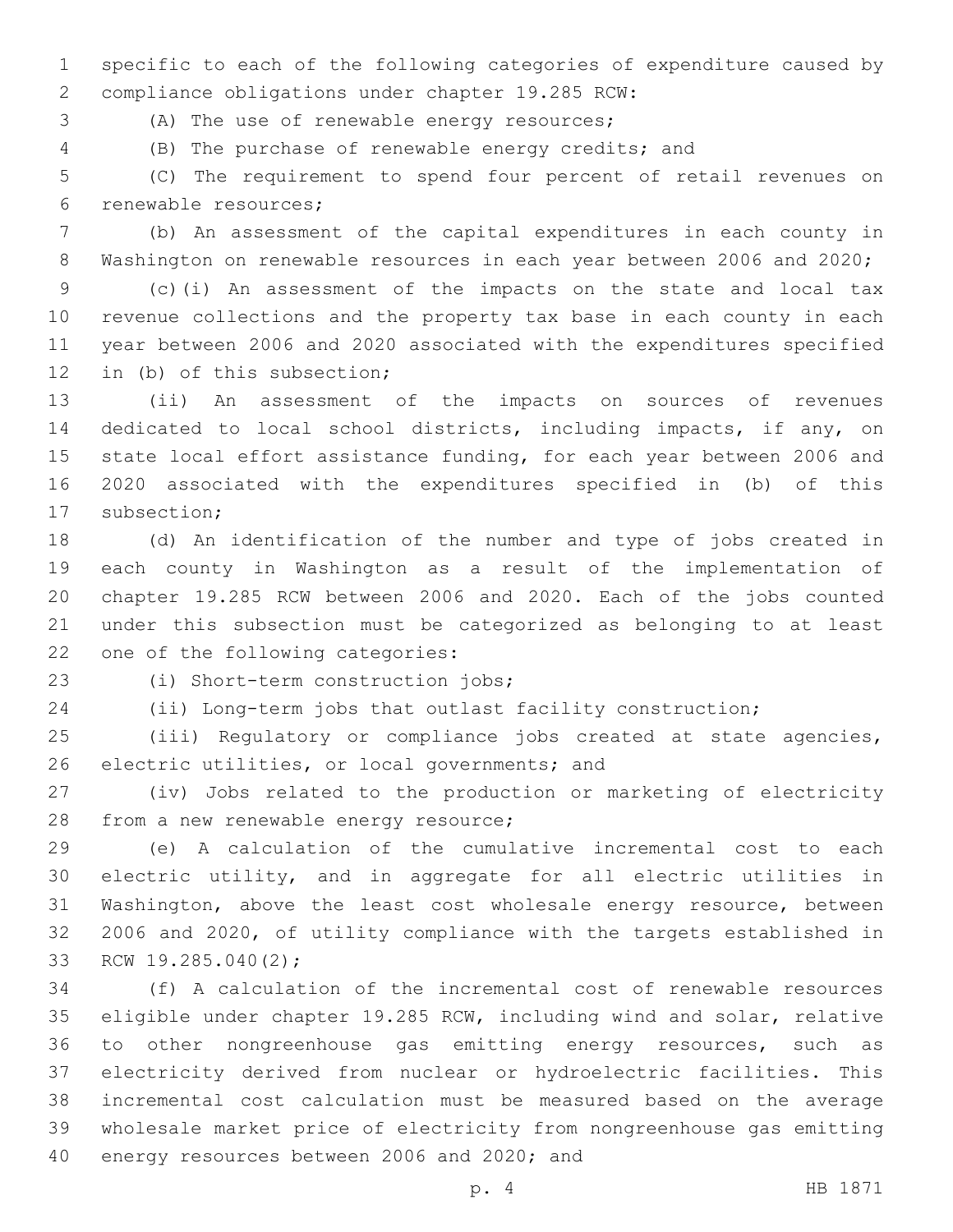(g) A generalized description and map of the areas of Washington that electric utilities consider to have available resources for potentially economical utility-scale wind or solar energy facility development.4

 (3)(a) The department must form a utility technical advisory group to consult with in the completion of the report required under this section. At minimum, the department must invite the participation in the utility technical advisory group of a representative from each utility that was subject to the requirements 10 of chapter 19.285 RCW as of January 1, 2020.

 (b) For purposes of the report under this section, the department may also solicit and consider feedback from utilities not represented 13 on the utility technical advisory group.

 (4) For purposes of the assessment in this section, the department may require any entity that has generated or retired a renewable energy credit under chapter 19.285 RCW to submit information related to capital expenditures in Washington on 18 renewable resources.

19 (5) This section expires June 30, 2023.

 NEW SECTION. **Sec. 4.** (1)(a) A joint select committee on alternative energy facility siting is established, with members as provided in this subsection:

 (i) The president of the senate shall appoint two members from 24 each of the two largest caucuses of the senate, and an alternate from 25 each caucus of each chamber; and

 (ii) The speaker of the house of representatives shall appoint two members from each of the two largest caucuses of the house of 28 representatives, and an alternate.

 (b) The committee shall choose its cochairs from among its legislative leadership. The two cochairs must be from different caucuses.31

 (c) The committee shall select other officers from among its 33 members as the committee deems appropriate.

 (d) Alternates appointed to the committee may vote on any pending committee business in place of an absent member during a committee 36 meeting.

(2)(a) The committee shall review the following issues:

 (i) Inequities in where large alternative energy projects have 39 been sited in Washington;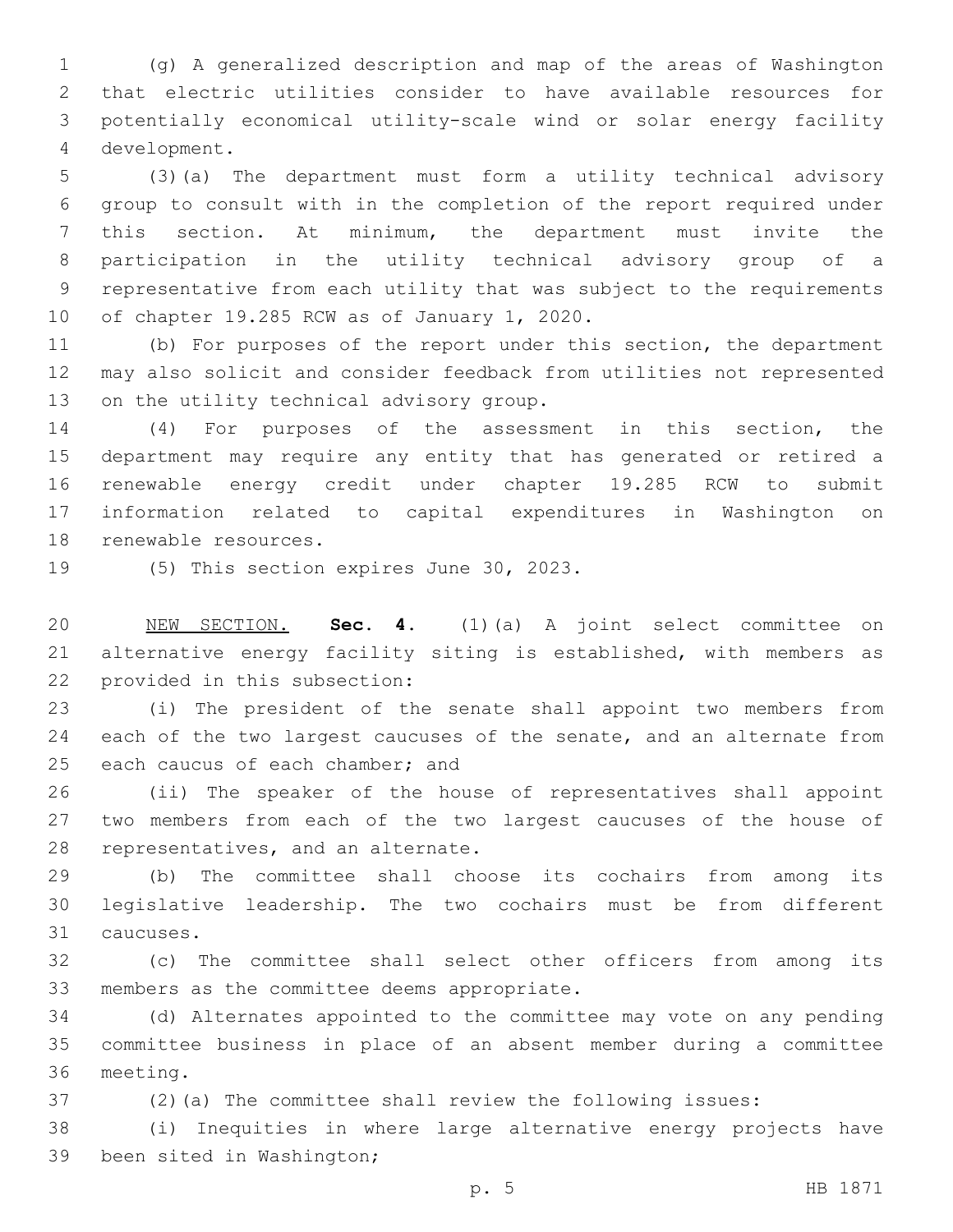(ii) Inequities in where large alternative energy projects are forecast to be sited in Washington; and2

 (iii) Forms of economic development assistance, mitigation payments, and viewshed impairment payments that counties not hosting their per capita share of alternative energy resources should provide to counties that host more than their per capita share.

 (b) In support of its obligations under (a) of this subsection, the committee must review the report produced by the department of 9 commerce under section 3 of this act.

 (3) The committee must hold at least four meetings, at least two of which must be in eastern Washington. One cochair shall preside over the meetings in western Washington and the other cochair shall preside over the meetings in eastern Washington. The first meeting of 14 the committee must occur by September 30, 2022.

 (4) The committee must be staffed by senate committee services and the house of representatives office of program research.

 (5) Relevant state agencies, departments, and commissions, including the energy facility site evaluation council, shall cooperate with the committee and provide information as the cochairs 20 reasonably request.

 (6) Legislative members of the committee must be reimbursed for 22 travel expenses in accordance with RCW 44.04.120.

 (7) The expenses of the committee shall be paid jointly by the senate and the house of representatives. Committee expenditures are subject to approval by the senate facilities and operations committee and the house of representatives executive rules committee, or their 27 successor committees.

 (8) The committee shall report its findings and any recommendations to the committees of the legislature with jurisdiction over environment and energy laws by December 1, 2023. Recommendations of the committee may be made by a simple majority of committee members. In the event that the committee does not reach majority-supported recommendations, the committee may report minority findings supported by at least two members of the committee. Notice of the completion of the findings and recommendations required in this subsection must be published in the Washington State Register by 37 December 1, 2023.

 (9) For purposes of this section, "alternative energy" means energy derived from an alternative energy resource specified in RCW 80.50.020(1).40